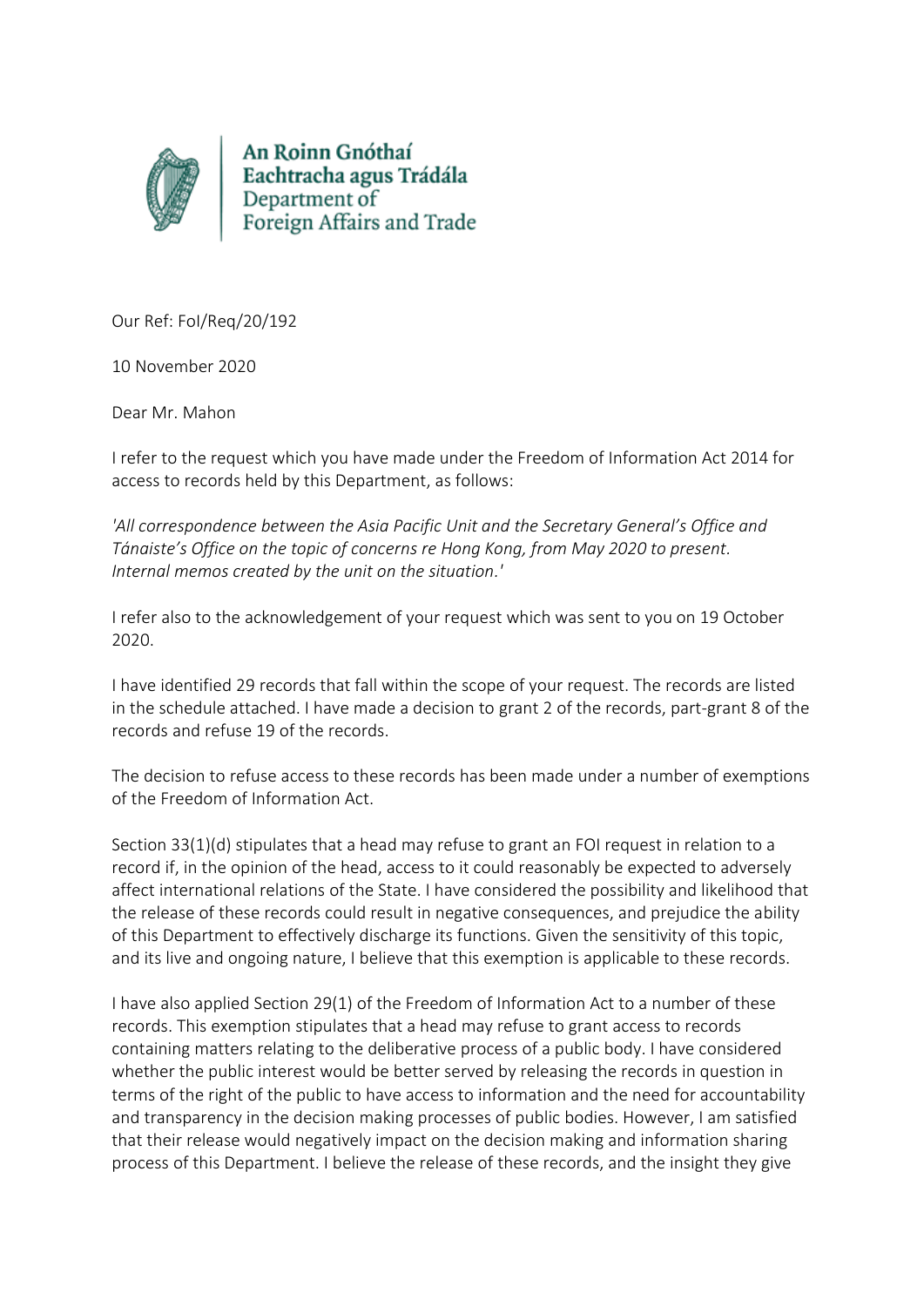on politically sensitive issues, would adversely affect the ability of this Department to continue its work on these issues and with the same interlocutors. On balance, I have decided the public interest would not best be served in releasing this small number of records.

In addition to this, Section 28(1) applies to records related to Meetings of the Government, and is a mandatory exemption for a period of 5 years. Section  $28(1)(a)$  refers to records that have been submitted to the Government for its consideration by a Minister of the Government, and Section 28(1)(c) refers to records that contain information for a member of Government for use solely for the purpose of the transaction of any business of the Government at a meeting of the Government. This exemption applies to a number of records that fall under this request, as listed in the attached Schedule of Records.

Finally, while Section 37(1) Personal Information is a mandatory exemption I am still obliged to consider whether the public interest would be best served by releasing the records in full. I have taken into account the benefit to the public to be given access to correspondence in a manner which demonstrates transparency and accountability of the Department. The information redacted relates to personal contact information and does not affect the substance of the record. I have particularly considered whether releasing the personal information would provide any additional benefit in this regard. I have weighed this against the right of individuals to have their personal information remain private and have found that there is a clear prerogative for this information to remain private.

A number of Parliamentary Questions have also been answered on the topic of Hong Kong in recent months, which are already in the public domain and which you may find useful. These can be found on the website of the Houses of the Oireachtas

[\(https://www.oireachtas.ie/en/debates/questions/\)](https://www.oireachtas.ie/en/debates/questions/), in particular the below reference numbers:

- 9530/20
- 9723/20
- 10897/20
- 15358/20
- 18551/20
- 31215/20

## Right of Appeal

Should you wish to appeal this decision, you may do so in writing to the Freedom of Information Unit, Department of Foreign Affairs and Trade, 76-78 Harcourt Street, Dublin 2 or by email to [foi@dfa.ie.](mailto:foi@dfa.ie) A fee applies for an appeal for access to non-personal information; the level of this fee has been set at €30, (€10 for medical card holders). A copy of the medical card should be provided to avail of the reduced fee. For methods of payment, please contact FOI Unit at [foi@dfa.ie,](mailto:foi@dfa.ie) or 01-4082618.

You should make your appeal within 4 weeks (20 working days) from the date of this notification. However, the making of a late appeal may be permitted in appropriate